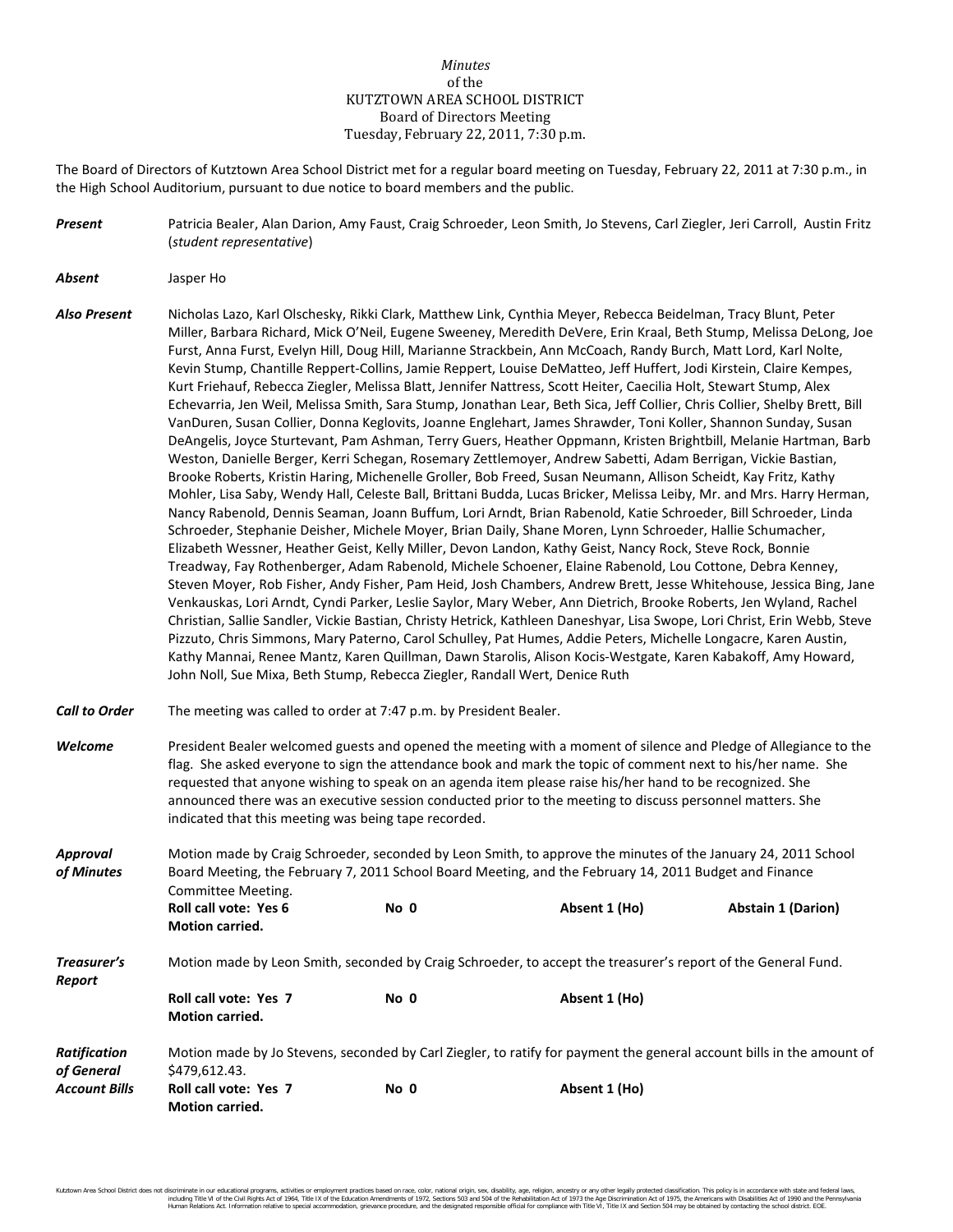| February 22, 2011<br>Page 2 of 5 | <b>KASD Board of Directors Meeting Minutes</b>                                                                                                                                                                                                                                                                                                                                                                                                                                                                                                                                                                                                                                                                                                  |                                                                                                                                                                                                                                                                                                                                                                                                                                                                          |                                                                                                                                                                                                                                                                                                                                                                                                                                                                                                                                                                                                                                |                                       |                                                                                                                                                                                                                                                                                                                                |  |
|----------------------------------|-------------------------------------------------------------------------------------------------------------------------------------------------------------------------------------------------------------------------------------------------------------------------------------------------------------------------------------------------------------------------------------------------------------------------------------------------------------------------------------------------------------------------------------------------------------------------------------------------------------------------------------------------------------------------------------------------------------------------------------------------|--------------------------------------------------------------------------------------------------------------------------------------------------------------------------------------------------------------------------------------------------------------------------------------------------------------------------------------------------------------------------------------------------------------------------------------------------------------------------|--------------------------------------------------------------------------------------------------------------------------------------------------------------------------------------------------------------------------------------------------------------------------------------------------------------------------------------------------------------------------------------------------------------------------------------------------------------------------------------------------------------------------------------------------------------------------------------------------------------------------------|---------------------------------------|--------------------------------------------------------------------------------------------------------------------------------------------------------------------------------------------------------------------------------------------------------------------------------------------------------------------------------|--|
| <b>Approval</b><br>of General    | Motion made by Amy Faust, seconded by Jo Stevens, to approve for payment the general account bills in the amount<br>of \$466,976.02.                                                                                                                                                                                                                                                                                                                                                                                                                                                                                                                                                                                                            |                                                                                                                                                                                                                                                                                                                                                                                                                                                                          |                                                                                                                                                                                                                                                                                                                                                                                                                                                                                                                                                                                                                                |                                       |                                                                                                                                                                                                                                                                                                                                |  |
| <b>Account Bills</b>             | Roll call vote: Yes 7<br><b>Motion carried.</b>                                                                                                                                                                                                                                                                                                                                                                                                                                                                                                                                                                                                                                                                                                 |                                                                                                                                                                                                                                                                                                                                                                                                                                                                          | No 0                                                                                                                                                                                                                                                                                                                                                                                                                                                                                                                                                                                                                           | Absent 1 (Ho)                         |                                                                                                                                                                                                                                                                                                                                |  |
| Supt's Report                    |                                                                                                                                                                                                                                                                                                                                                                                                                                                                                                                                                                                                                                                                                                                                                 | $\bullet$<br>in Berks County<br>$\bullet$<br>$\bullet$<br>$\bullet$<br>٠<br>٠<br>٠                                                                                                                                                                                                                                                                                                                                                                                       | Berks Senior County Band. Mrs. Beidelman presented their certificates of achievement.<br>Melanie A. Bickert - District 10 Band and Berks Senior County Band<br>Derek J. Rock - District 10 Band and Berks Senior County Band<br>Patrick M. Wise - Berks Senior County Band<br>Matthew D. Lupacckino - Berks Senior County Band<br>Christopher M. Collier - Berks Senior County Band<br>Katie M. Schroeder - Berks Senior County Band<br>Adam B. Rabenold - Berks Senior County Band<br>Melissa A. Gump - Berks Senior County Band<br>Derek, Christopher, Katie, and Adam were in attendance to accept their award certificate. |                                       | Mr. Lazo recognized the following ten of our high school students who were accepted into District 10 Band and/or<br>David T. Quarmley - Berks Senior County Band and Orchestra and Best High School Trumpet Player<br>Amanda L. Miller - District 10 Band and Orchestra and 2 <sup>nd</sup> Best Bassoon Player in District 10 |  |
| Committee<br><b>Reports</b>      | <b>EIT</b><br>No EIT report. Mrs. Bealer reported the Act 32 Tax Collection Committee ratified the budget for the<br>upcoming year.<br>Pat Bealer                                                                                                                                                                                                                                                                                                                                                                                                                                                                                                                                                                                               |                                                                                                                                                                                                                                                                                                                                                                                                                                                                          |                                                                                                                                                                                                                                                                                                                                                                                                                                                                                                                                                                                                                                |                                       |                                                                                                                                                                                                                                                                                                                                |  |
|                                  | <b>BCTC</b><br>Craig<br>Schroeder                                                                                                                                                                                                                                                                                                                                                                                                                                                                                                                                                                                                                                                                                                               | No report. Mr. Schroeder reported the meeting was cancelled due to inclement weather.                                                                                                                                                                                                                                                                                                                                                                                    |                                                                                                                                                                                                                                                                                                                                                                                                                                                                                                                                                                                                                                |                                       |                                                                                                                                                                                                                                                                                                                                |  |
|                                  | ECC<br>Jo Stevens                                                                                                                                                                                                                                                                                                                                                                                                                                                                                                                                                                                                                                                                                                                               | Mrs. Stevens reported the committee discussed and approved the spring sports coaches and salaries.<br>She reported the committee is also looking at the wrestling program and doing research on the number of<br>districts sponsoring the program. Mrs. Stevens was proud to announce that through fundraisers and coin<br>collecting, with the remainder being donated from three generous families, the athletic department was<br>able to purchase a second AED unit. |                                                                                                                                                                                                                                                                                                                                                                                                                                                                                                                                                                                                                                |                                       |                                                                                                                                                                                                                                                                                                                                |  |
|                                  | <b>BCIU</b><br>Carl Ziegler                                                                                                                                                                                                                                                                                                                                                                                                                                                                                                                                                                                                                                                                                                                     | Mr. Ziegler reported the BCIU budget is currently being presented to the school districts for approval.<br>He also reported the transportation center on Route 61 is nearly complete.                                                                                                                                                                                                                                                                                    |                                                                                                                                                                                                                                                                                                                                                                                                                                                                                                                                                                                                                                |                                       |                                                                                                                                                                                                                                                                                                                                |  |
|                                  | <b>PSBA</b><br>Pat Bealer                                                                                                                                                                                                                                                                                                                                                                                                                                                                                                                                                                                                                                                                                                                       | Mrs. Bealer reported Tim Allwein, PSBA assistant executive director of governmental and member<br>relations, passed away due to surgery complications.                                                                                                                                                                                                                                                                                                                   |                                                                                                                                                                                                                                                                                                                                                                                                                                                                                                                                                                                                                                |                                       |                                                                                                                                                                                                                                                                                                                                |  |
|                                  | <b>Student</b><br>Achievement<br>Al Darion                                                                                                                                                                                                                                                                                                                                                                                                                                                                                                                                                                                                                                                                                                      | No report.                                                                                                                                                                                                                                                                                                                                                                                                                                                               |                                                                                                                                                                                                                                                                                                                                                                                                                                                                                                                                                                                                                                |                                       |                                                                                                                                                                                                                                                                                                                                |  |
| Personnel                        | Motion made by Amy Faust, seconded by Leon Smith, to approve the following personnel items:<br>The acceptance of the resignation of John L. Noll, Jr. as advisor to the Model United Nations club for the 2010-<br>1.<br>2011 school year.<br>The approval of Christine N. Palladino as a long-term substitute teacher for seventh grade social studies,<br>2.<br>effective on or around March 3, 2011 through the end of the 2010-2011 school year, at a rate of \$100 per day<br>for days 1-20, \$110 per day for days 21-45, and the remainder at Bachelor's, Step 1, non-tenured, per the<br>KATA/KASD contract.<br>The approval of the following spring sport coaches and salaries for the 2010-2011 school year:<br>3.<br><b>Baseball</b> |                                                                                                                                                                                                                                                                                                                                                                                                                                                                          |                                                                                                                                                                                                                                                                                                                                                                                                                                                                                                                                                                                                                                |                                       |                                                                                                                                                                                                                                                                                                                                |  |
|                                  | <b>Head Coach</b>                                                                                                                                                                                                                                                                                                                                                                                                                                                                                                                                                                                                                                                                                                                               |                                                                                                                                                                                                                                                                                                                                                                                                                                                                          |                                                                                                                                                                                                                                                                                                                                                                                                                                                                                                                                                                                                                                | Tim D. Mertz                          | \$4,841                                                                                                                                                                                                                                                                                                                        |  |
|                                  |                                                                                                                                                                                                                                                                                                                                                                                                                                                                                                                                                                                                                                                                                                                                                 | Junior Varsity Coach                                                                                                                                                                                                                                                                                                                                                                                                                                                     |                                                                                                                                                                                                                                                                                                                                                                                                                                                                                                                                                                                                                                | Todd A. O'Neil                        | \$2,646                                                                                                                                                                                                                                                                                                                        |  |
|                                  |                                                                                                                                                                                                                                                                                                                                                                                                                                                                                                                                                                                                                                                                                                                                                 | Head Middle School Coach<br>Assistant Middle School Coach                                                                                                                                                                                                                                                                                                                                                                                                                |                                                                                                                                                                                                                                                                                                                                                                                                                                                                                                                                                                                                                                | Scott A. Scheidt<br>VACANT            | \$2,646                                                                                                                                                                                                                                                                                                                        |  |
|                                  |                                                                                                                                                                                                                                                                                                                                                                                                                                                                                                                                                                                                                                                                                                                                                 | Volunteer High School Coach                                                                                                                                                                                                                                                                                                                                                                                                                                              |                                                                                                                                                                                                                                                                                                                                                                                                                                                                                                                                                                                                                                | Bradley N. Sechler<br>Duane D. Fegley |                                                                                                                                                                                                                                                                                                                                |  |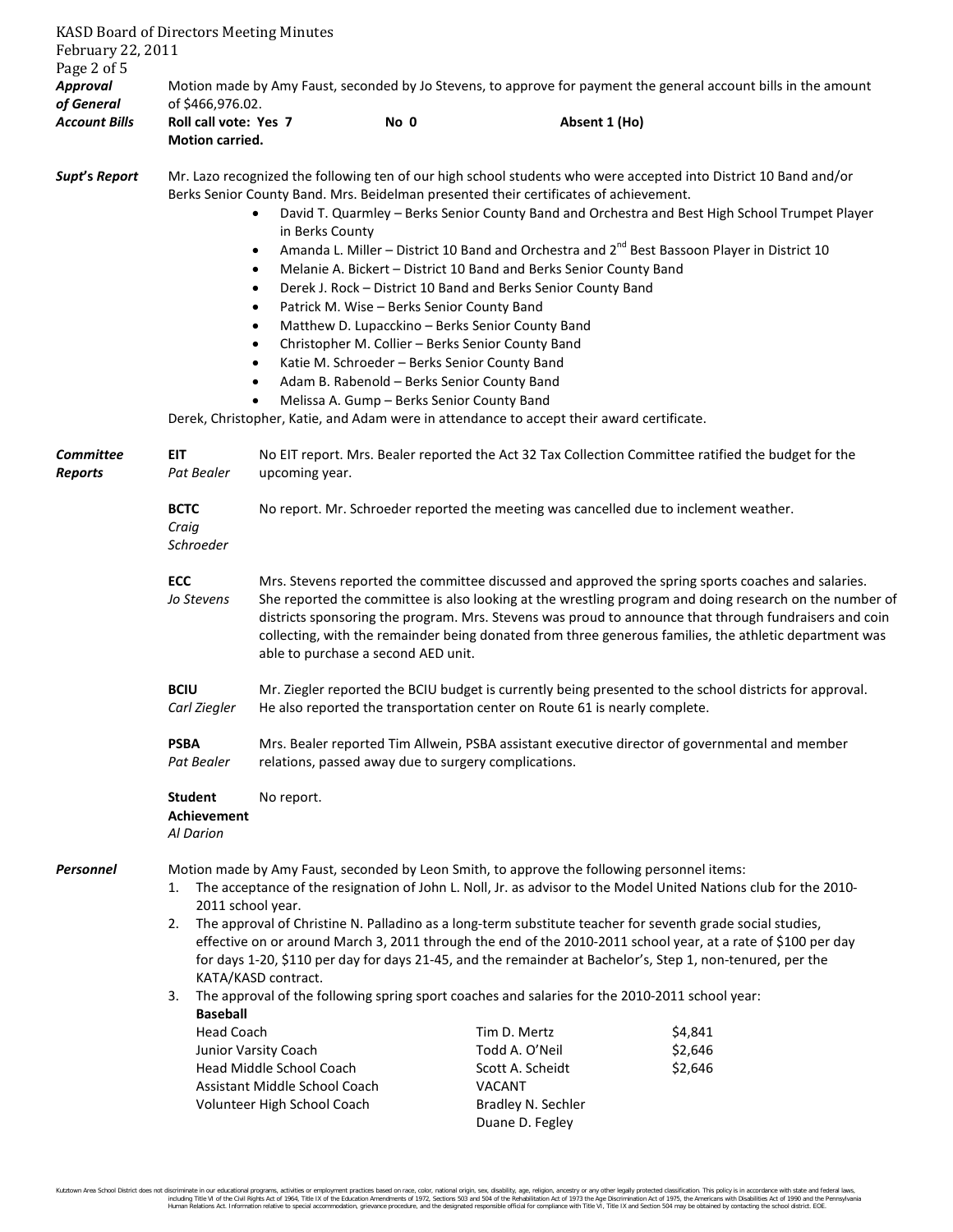## KASD Board of Directors Meeting Minutes February 22, 2011 Page 3 of 5

| Volunteer Middle School Coach |      | Michael J. Conrad        |         |
|-------------------------------|------|--------------------------|---------|
|                               |      | Christopher M. Moyer     |         |
|                               |      | Kyle J. Isamoyer         |         |
|                               |      | Kevin K. Conrad          |         |
| Kutztown University Intern    |      | Daniel J. Weglarz        |         |
| <b>Boys Tennis</b>            |      |                          |         |
| <b>Head Coach</b>             |      | Harry A. McGonigle       | \$4,314 |
| <b>Volunteer Coach</b>        |      | Jeffrey S. Zimmerman     |         |
| <b>Softball</b>               |      |                          |         |
| <b>Head Coach</b>             |      | Richard L. Angstadt      | \$4,987 |
| Assistant High School Coach   |      | Dwayne E. Scheidt        | \$2,646 |
| Junior Varsity Coach          |      | Jennifer H. Schroeder    | \$2,153 |
| Head Middle School Coach      |      | Kathleen M. Schlenker    | \$2,646 |
| <b>Volunteer Coach</b>        |      | Emily A. Behm            |         |
|                               |      | Derek W. Schroeder       |         |
|                               |      | David T. Rothermel       |         |
|                               |      | Angela R. Lutz           |         |
| Kutztown University Intern    |      | Kandece R. Carman        |         |
| <b>Track and Field</b>        |      |                          |         |
| <b>Head Coach</b>             |      | Truman K. Neyhart        | \$4,314 |
| <b>Assistant Coach</b>        |      | Larry S. Chester         | \$2,153 |
|                               |      | Randall T. Wert          | \$2,153 |
|                               |      | Kyle T. Smith            | \$2,153 |
| <b>Volunteer Coach</b>        |      | Cory A. Crider           |         |
| Kutztown University Intern    |      | Molly E. Senst           |         |
| <b>Girls Soccer</b>           |      |                          |         |
| <b>Assistant Coach</b>        |      | Richard W. Laundenslager | \$2,200 |
|                               |      | Laura E. Dianese         | \$2,200 |
| <b>Volunteer Coach</b>        |      | Scott R. Herbst          |         |
| Kutztown University Intern    |      | Jaclyn K. Althouse       |         |
| <b>Boys Volleyball</b>        |      |                          |         |
| <b>Head Coach</b>             |      | Bryan M. Lichtenwalner   | \$3,151 |
| <b>Assistant Coach</b>        |      | Marie R. Lichtenwalner   | \$2,205 |
| Kutztown University Intern    |      | Kaitlyn M. Lutz          |         |
| Roll call vote: Yes 7         | No 0 | Absent 1 (Ho)            |         |
| Motion carried.               |      |                          |         |

*All Personnel were Approved Pending the District's Receipt of All Mandated Credentials*

| <b>Request</b>      | Student Vacation Motion made by Amy Faust, seconded by Jo Stevens, to approve the vacation request for student #103328 for a six<br>(6) day absence from April 14-24, 2011. This will exceed the allotted vacation time by three (3) days due to an<br>educational trip on December 22 and 23, 2010. |                                                                                                                                                                                                                                                                                                                                                                                    |                                                                                                                                                                                                                                                                                                                                                                                                                                                                                                            |  |  |
|---------------------|------------------------------------------------------------------------------------------------------------------------------------------------------------------------------------------------------------------------------------------------------------------------------------------------------|------------------------------------------------------------------------------------------------------------------------------------------------------------------------------------------------------------------------------------------------------------------------------------------------------------------------------------------------------------------------------------|------------------------------------------------------------------------------------------------------------------------------------------------------------------------------------------------------------------------------------------------------------------------------------------------------------------------------------------------------------------------------------------------------------------------------------------------------------------------------------------------------------|--|--|
|                     | <b>Roll call vote: Yes 7</b><br><b>Motion carried.</b>                                                                                                                                                                                                                                               | No 0                                                                                                                                                                                                                                                                                                                                                                               | Absent 1 (Ho)                                                                                                                                                                                                                                                                                                                                                                                                                                                                                              |  |  |
| <b>Copier Lease</b> | <b>Roll call vote: Yes 7</b><br><b>Motion carried.</b>                                                                                                                                                                                                                                               | Motion made by Leon Smith, seconded by Jo Stevens, to approve the lease of a reconditioned Canon IR-7095<br>Printer/Copier/Scanner for 60 months from Frasier Advanced Information Systems, including maintenance and<br>supplies, at a cost of \$573 per month for 600,000 prints per year. The cost of overage prints is \$0.0033 per print.<br>Absent 1 (Ho)<br>No <sub>0</sub> |                                                                                                                                                                                                                                                                                                                                                                                                                                                                                                            |  |  |
|                     | <b>Roll call vote: Yes 7</b><br><b>Motion carried.</b>                                                                                                                                                                                                                                               | No <sub>0</sub>                                                                                                                                                                                                                                                                                                                                                                    | Apex of Kutztown Motion made by Carl Ziegler, seconded by Jo Stevens, to accept the Affidavit and Declaration of Nicholas Gilmour, III,<br>court appointed Receiver, that Apex of Kutztown, LP will make a payment of \$100,000 as a material inducement to<br>extend the deadline of a Stipulation dated August 25, 2010 for an additional sixty days. The Affidavit and Declaration<br>are attached as an exhibit and clarifies that the proposed purchaser is not a tax exempt entity.<br>Absent 1 (Ho) |  |  |

Kutztown Area School District does not discriminate in our educational programs, activities or employment practices based on race, color, national origin, sex, disability, age, religion, ancestry or any other legally prot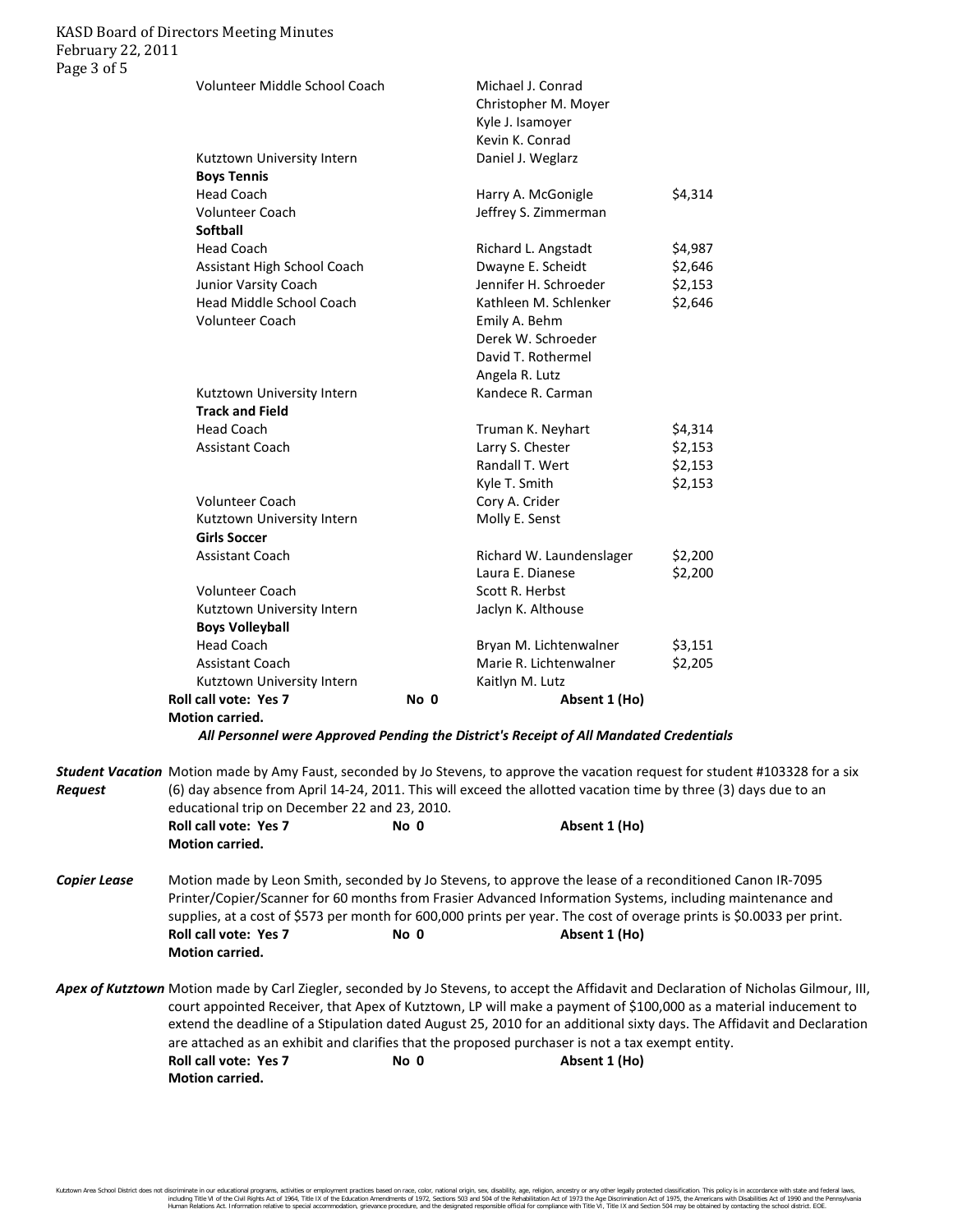|                                                                                                                                                                                                                                                                                         | <b>KASD Board of Directors Meeting Minutes</b>                                                                                                                                                                                                                                                                                                                                        |                  |                                     |                                                                                                                                                                                                                                                                                                                                                                                                                                                                                          |  |  |
|-----------------------------------------------------------------------------------------------------------------------------------------------------------------------------------------------------------------------------------------------------------------------------------------|---------------------------------------------------------------------------------------------------------------------------------------------------------------------------------------------------------------------------------------------------------------------------------------------------------------------------------------------------------------------------------------|------------------|-------------------------------------|------------------------------------------------------------------------------------------------------------------------------------------------------------------------------------------------------------------------------------------------------------------------------------------------------------------------------------------------------------------------------------------------------------------------------------------------------------------------------------------|--|--|
| February 22, 2011                                                                                                                                                                                                                                                                       |                                                                                                                                                                                                                                                                                                                                                                                       |                  |                                     |                                                                                                                                                                                                                                                                                                                                                                                                                                                                                          |  |  |
| Page 4 of 5<br><b>BCIU Budget</b><br>Motion made by Amy Faust, seconded by Leon Smith, to approve the Berks County Intermediate Unit mandated<br>services budget for 2011-2012 at an approximate cost to the district of \$24,806.40, which is a decrease of \$1,626<br>from 2010-2011. |                                                                                                                                                                                                                                                                                                                                                                                       |                  |                                     |                                                                                                                                                                                                                                                                                                                                                                                                                                                                                          |  |  |
|                                                                                                                                                                                                                                                                                         | <b>Roll call vote: Yes 7</b>                                                                                                                                                                                                                                                                                                                                                          | No 0             |                                     | Absent 1 (Ho)                                                                                                                                                                                                                                                                                                                                                                                                                                                                            |  |  |
|                                                                                                                                                                                                                                                                                         | <b>Motion carried.</b>                                                                                                                                                                                                                                                                                                                                                                |                  |                                     |                                                                                                                                                                                                                                                                                                                                                                                                                                                                                          |  |  |
|                                                                                                                                                                                                                                                                                         | Dental Insurance Motion made by Amy Faust, seconded by Jo Stevens, to accept the proposed dental insurance program renewal with<br>United Concordia through the Berks School Consortium for the year of July 1, 2011 through June 30, 2012 with no<br>increase over the preceding year.                                                                                               |                  |                                     |                                                                                                                                                                                                                                                                                                                                                                                                                                                                                          |  |  |
|                                                                                                                                                                                                                                                                                         | Roll call vote: Yes 7<br>Motion carried.                                                                                                                                                                                                                                                                                                                                              | No 0             |                                     | Absent 1 (Ho)                                                                                                                                                                                                                                                                                                                                                                                                                                                                            |  |  |
| <b>Section 125</b><br><b>Flex Benefits</b>                                                                                                                                                                                                                                              | Motion made by Leon Smith, seconded by Carl Ziegler, to approve a service agreement with CBIZ Benefits and<br>Insurance Services, Inc. to provide administrative services for the Section 125 Flex Benefits Plan at no cost to the                                                                                                                                                    |                  |                                     |                                                                                                                                                                                                                                                                                                                                                                                                                                                                                          |  |  |
|                                                                                                                                                                                                                                                                                         | district.                                                                                                                                                                                                                                                                                                                                                                             |                  |                                     |                                                                                                                                                                                                                                                                                                                                                                                                                                                                                          |  |  |
|                                                                                                                                                                                                                                                                                         | <b>Roll call vote: Yes 7</b><br>Motion carried.                                                                                                                                                                                                                                                                                                                                       | No 0             |                                     | Absent 1 (Ho)                                                                                                                                                                                                                                                                                                                                                                                                                                                                            |  |  |
|                                                                                                                                                                                                                                                                                         | Plan. Kades-Margolis will be responsible for the cost of administrative services.<br><b>Roll call vote: Yes 7</b><br>Motion carried.                                                                                                                                                                                                                                                  | No 0             |                                     | Motion made by Leon Smith, seconded by Craig Schroeder, to approve a memorandum of understanding with Kades-<br>Margolis Corporation to conduct the implementation and enrollment of employees in the Section 125 Flex Benefits<br>Absent 1 (Ho)                                                                                                                                                                                                                                         |  |  |
|                                                                                                                                                                                                                                                                                         |                                                                                                                                                                                                                                                                                                                                                                                       |                  |                                     | Sage Technology Motion made by Al Darion, seconded by Carl Ziegler, to approve the credit application with Sage Technology                                                                                                                                                                                                                                                                                                                                                               |  |  |
|                                                                                                                                                                                                                                                                                         | Solutions for a limit of \$1,000. Sage is our vendor for whiteboard replacement parts.                                                                                                                                                                                                                                                                                                |                  |                                     |                                                                                                                                                                                                                                                                                                                                                                                                                                                                                          |  |  |
|                                                                                                                                                                                                                                                                                         | <b>Roll call vote: Yes 7</b><br>Motion carried.                                                                                                                                                                                                                                                                                                                                       | No 0             |                                     | Absent 1 (Ho)                                                                                                                                                                                                                                                                                                                                                                                                                                                                            |  |  |
| <b>Electricity</b><br><b>Purchase</b>                                                                                                                                                                                                                                                   | the OnDemand service.<br><b>Roll call vote: Yes 7</b><br><b>Motion carried.</b>                                                                                                                                                                                                                                                                                                       | No 0             |                                     | Motion made by Carl Ziegler, seconded by Craig Schroeder, to give permission to the superintendent or business<br>administrator to enter into an agreement through January 2012 to purchase electricity for Albany Elementary,<br>Greenwich-Lenhartsville Elementary, and the District Administration Office Building through First Energy, utilizing<br>OnDemand Energy to secure proposals. The agreement would begin on or around March 1, 2011. There is no fee for<br>Absent 1 (Ho) |  |  |
|                                                                                                                                                                                                                                                                                         | Discussion Items Telephone Bill Audit<br>One-to-One Laptop Research Project<br>2011-2012 Budget                                                                                                                                                                                                                                                                                       |                  |                                     |                                                                                                                                                                                                                                                                                                                                                                                                                                                                                          |  |  |
|                                                                                                                                                                                                                                                                                         | education by settling this issue.                                                                                                                                                                                                                                                                                                                                                     |                  |                                     | Public Comment Lucas Bricker, on behalf of the Kutztown Area Teachers' Association, noted to the Board that it was the 237 <sup>th</sup> day<br>since the teachers' contract expired. He stated that despite the best efforts of KATA, the Board of Directors have<br>continued to say no on settling a contract. It is KATA's hope that the Board demonstrates commitment to a quality                                                                                                  |  |  |
|                                                                                                                                                                                                                                                                                         | Toni Koller expressed her concern that statistics and data, in particular student-to-teacher ratio, are being discussed<br>and used to make decisions that ultimately affect our students' education, without citing reliable sources.<br>The following Kutztown Area School District teachers announced their name, position, and average class size for the<br>current school year: |                  |                                     |                                                                                                                                                                                                                                                                                                                                                                                                                                                                                          |  |  |
|                                                                                                                                                                                                                                                                                         |                                                                                                                                                                                                                                                                                                                                                                                       |                  |                                     |                                                                                                                                                                                                                                                                                                                                                                                                                                                                                          |  |  |
|                                                                                                                                                                                                                                                                                         |                                                                                                                                                                                                                                                                                                                                                                                       | Shannon Sunday   | Vocal Music - MS                    | 27 students                                                                                                                                                                                                                                                                                                                                                                                                                                                                              |  |  |
|                                                                                                                                                                                                                                                                                         |                                                                                                                                                                                                                                                                                                                                                                                       | Susan DeAngelis  | <b>Business Education - HS</b>      | 24 students                                                                                                                                                                                                                                                                                                                                                                                                                                                                              |  |  |
|                                                                                                                                                                                                                                                                                         |                                                                                                                                                                                                                                                                                                                                                                                       | Joyce Sturtevant | Kindergarten - AES                  | 23 students                                                                                                                                                                                                                                                                                                                                                                                                                                                                              |  |  |
|                                                                                                                                                                                                                                                                                         | Pam Ashman                                                                                                                                                                                                                                                                                                                                                                            |                  | Grade 5 - GES                       | 21 students                                                                                                                                                                                                                                                                                                                                                                                                                                                                              |  |  |
|                                                                                                                                                                                                                                                                                         | <b>Steve Pizzuto</b>                                                                                                                                                                                                                                                                                                                                                                  |                  | Mathematics - HS                    | 22 students                                                                                                                                                                                                                                                                                                                                                                                                                                                                              |  |  |
|                                                                                                                                                                                                                                                                                         | Melissa DeLong                                                                                                                                                                                                                                                                                                                                                                        |                  | Grade 5 - KES                       | 22 students                                                                                                                                                                                                                                                                                                                                                                                                                                                                              |  |  |
|                                                                                                                                                                                                                                                                                         |                                                                                                                                                                                                                                                                                                                                                                                       | Jesse Whitehouse | Mathematics - HS                    | 21 students                                                                                                                                                                                                                                                                                                                                                                                                                                                                              |  |  |
|                                                                                                                                                                                                                                                                                         | Lisa Saby<br>Mary Weber                                                                                                                                                                                                                                                                                                                                                               |                  | Language Arts - HS<br>Grade 4 - KES | 22 students                                                                                                                                                                                                                                                                                                                                                                                                                                                                              |  |  |
|                                                                                                                                                                                                                                                                                         |                                                                                                                                                                                                                                                                                                                                                                                       |                  |                                     | 21 students                                                                                                                                                                                                                                                                                                                                                                                                                                                                              |  |  |